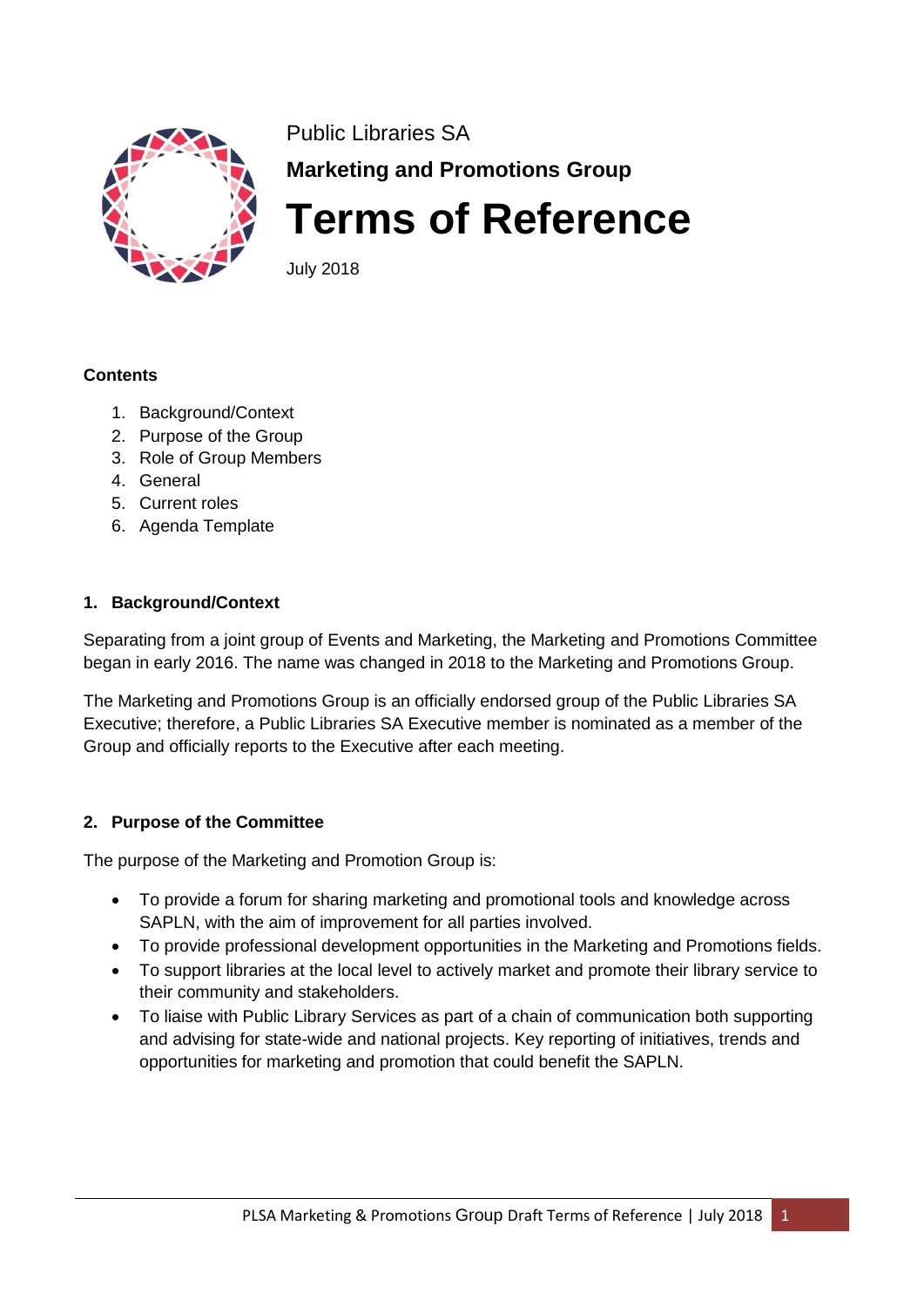## **3. Role of Marketing and Promotions Group Members**

- Attend the quarterly meetings and perform necessary roles such as Secretary on a rotation basis as required.
- Share skills and knowledge with other members, and any challenges so they can be identified and discussed.
- Actively participate in hubs and working group project based initiatives as required
- Advocate for state-wide and national marketing and promotions initiatives as identified by the group.

### **4. General**

#### 4.1 Membership

The Marketing and Promotions Group will comprise of representatives from interested SAPLN libraries, a Public Libraries SA Executive committee member and a Public Library Services staff member.

#### 4.2 Chairperson

A SAPLN representative will convene and chair the Marketing and Promotions Group, for a one year term. If the designated Chair is not available, then the Co-Chair will take this responsibility. If neither the Chair nor the Co-Chair are available then a member of the Committee will be required to act as Chairperson. The Acting Chairperson is responsible for informing the Chair as to the salient points/decisions raised or agreed to at the meeting. The Chairperson or their representative is responsible for calling for Agenda items and publishing the Agenda at least a week before each quarterly meeting.

#### 4.3 Secretary

The role of the secretary will be undertaken by an individual from the hosting library service at each meeting. This person will be responsible for documenting the minutes of the quarterly meeting, including distribution of the minutes and any accompanying documents to the Network via OneForum and to the Public Libraries SA website via [web@plsa.org.au](mailto:web@plsa.org.au)

#### 4.4 Agenda items

All agenda items must be forwarded to the Chair, or designated representative, by COB seven days prior to the next scheduled meeting and emailed to the SAPLN with an invitation for interested people to attend.

#### 4.5 Minutes and Meeting Papers

- All Marketing and Promotion Group meetings will be minuted by an appointed Secretary at each meeting
- Full copies of the minutes, including attachments will be provided to all Group members, the SAPLN via OneForum and made available and archived on the Public Libraries SA website via [web@plsa.org.au](mailto:web@plsa.org.au)
- By agreement of the Marketing and Promotions Group, out-of-session decisions will be deemed acceptable. Out-of-session decisions may occur via email. Where agreed, all out-of-session decisions will be recorded in the minutes of the next scheduled Group meeting.

#### 4.6 Frequency of Meetings

- The Marketing and Promotions Group shall meet on a quarterly basis.
- Further meetings may be necessary if a project group need to meet outside of the next scheduled meeting to progress a project.

#### 4.7 Review

The Terms of Reference to be reviewed every two years at the February meeting.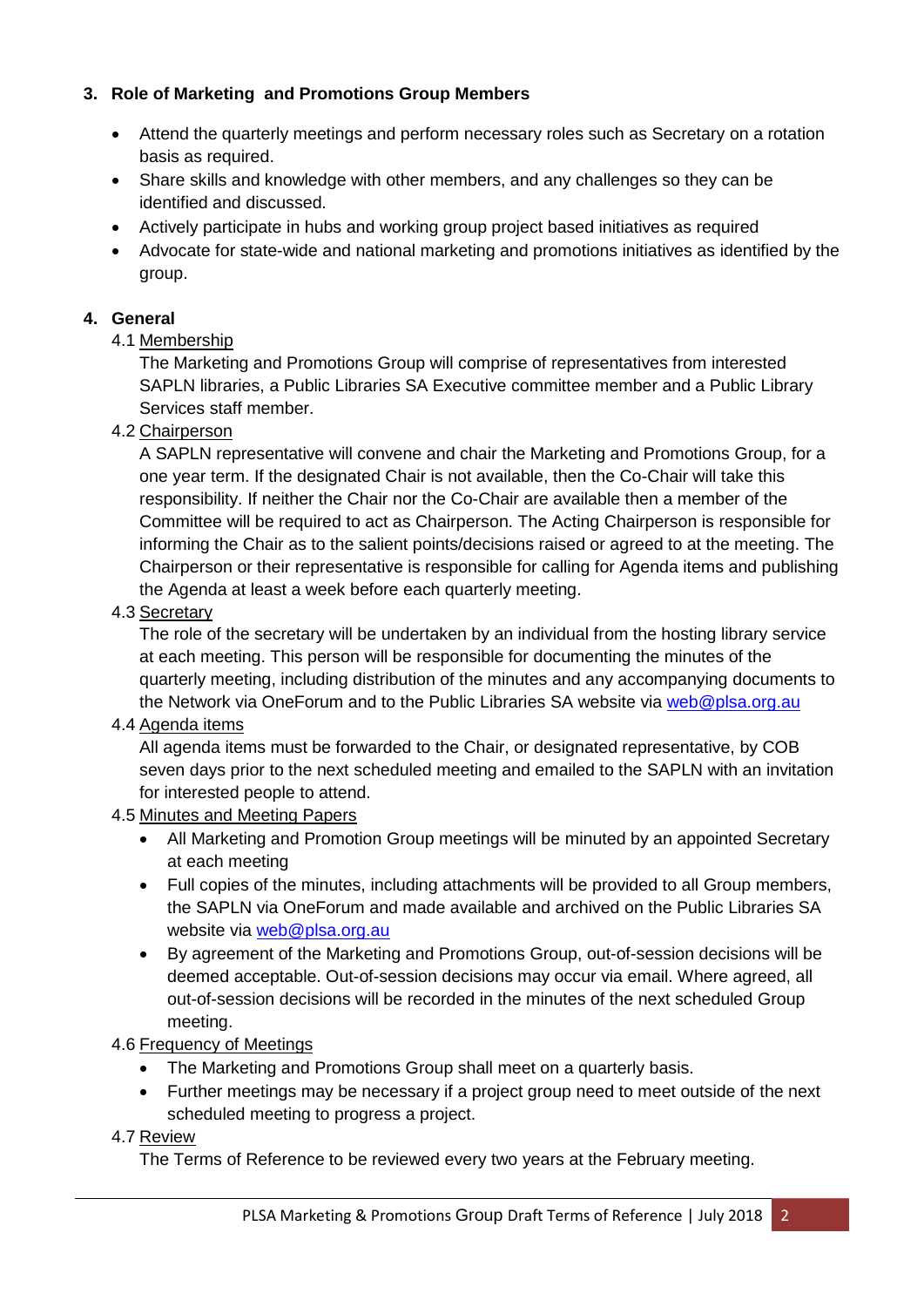# **Current roles for contact purposes**

**Chair** Julie Bailey Barossa Library Service [jbailey@barossa.sa.gov.au](mailto:jbailey@barossa.sa.gov.au)

**Co-Chair** Ruth Powley City of Unley Libraries [rpowley@unley.sa.gov.au](mailto:rpowley@unley.sa.gov.au)

**Public Libraries SA Representative** Albert Bergoc